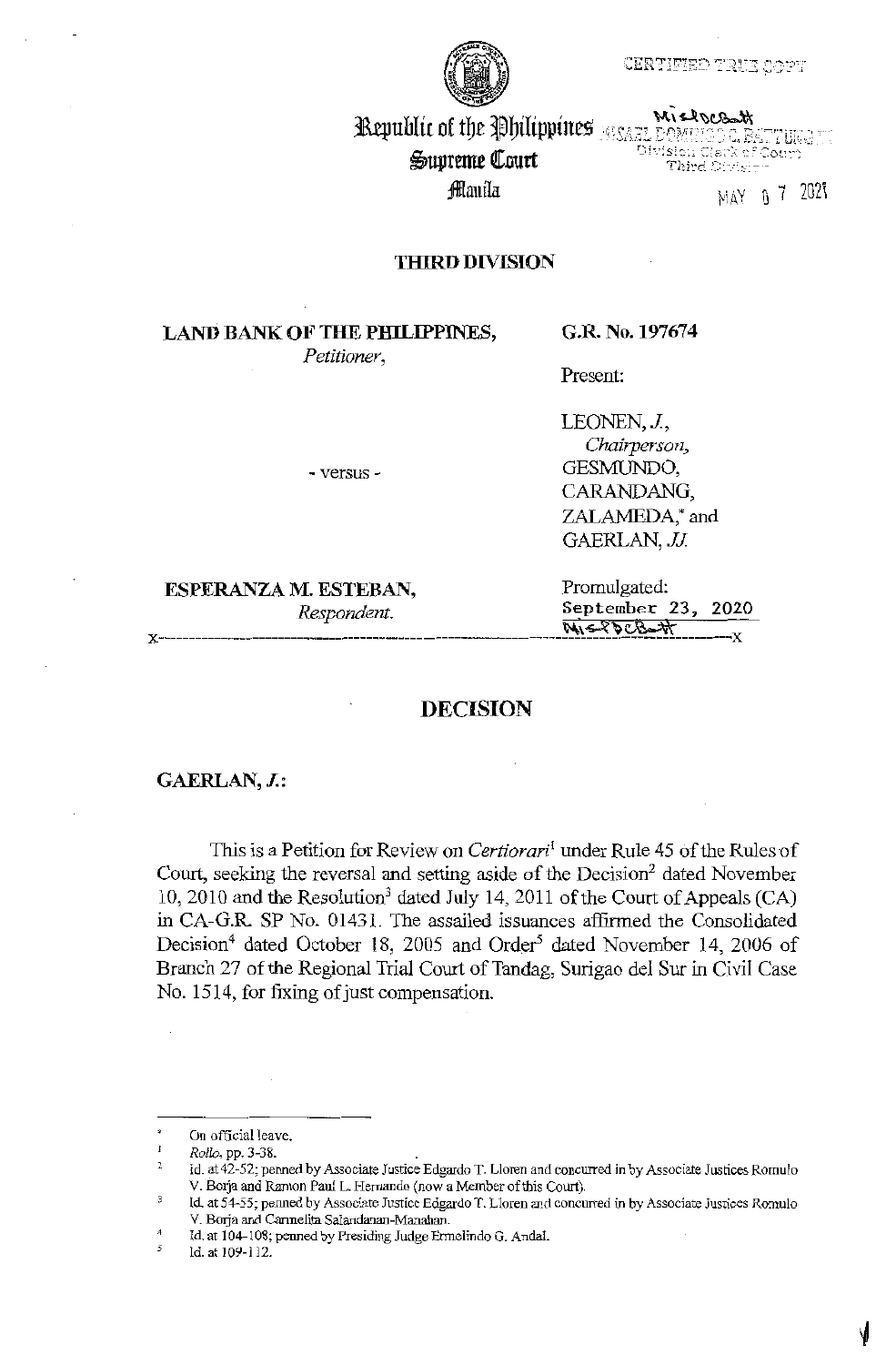#### **Antecedents**

At the core of the instant controversy is an untitled parcel ofland identified as Lot 2493, Cad. 537-D, located at Barangay Mahayag, San Miguel, Surigao de! Sur, comprising an area of 6.1833 hectares, more or less, and covered by Tax Declaration (TD) No. B-16-12-236<sup>6</sup> in the name of respondent Esperanza M. Esteban (respondent).

Pursuant to Section 64<sup>7</sup> of Republic Act (R.A.) No. 6657 otherwise known as the Comprehensive Agrarian Reform Law of 1988, in relation to Section  $74^8$ of R.A. No. 3844,<sup>9</sup> petitioner Land Bank of the Philippines (LBP) is the government financial institution established to aid in the implementation of the Comprehensive Agrarian Reform Program (CARP) as well as to act as financial intermediary of the Agrarian Reform Fund. 10

On June 20, 1994, respondent made a voluntary offer to sell the subject property to the Department of Agrarian Reform (DAR) for said agency's acquisition under R.A. No. 6657 at the price of  $P60,000.00$  per liectare or a total of #370,998.00. Following its evaluation of the subject property, LBP's Land Valuation Office XI issued on August 16, 1999 its Claims Valuation and Processing Form No. LBP-XI-VO-95-6697<sup>11</sup> setting the just compensation for the subject property at  $P12,295.42$  per hectare, or a total amount of  $P76,026.27$ based on the following formula:<sup>12</sup>

Where:

 $LV = MV \times 2$ 

 $LV = Land Value$ 

 $MV = Market Value per Tax Declaration$ 

<sup>6</sup> 6<br>7 Id. at 150.

Section 64. Financial Intermediary for the CARP. - The Land Bank of the Philippines shall be the financial intermediary for the CARP, and shall insure that the social justice objectives of the CARP shall enjoy a preference among its priorities.

 $\boldsymbol{3}$ Sec. 74. Creation-To finance the acquisition by the Government of landed estates for division and resale to small landholders, as well as the purchase of the land-holding by the agricultural lessee from the landowner, there *is* hereby established a body corporate to be known as the "Land Bank of the Philippines'°, hereinafter called the "Bank", which shall have its principal place of business in Manila. The legal existence of the Bank shall be for a period of fifty years counting from the date of the approval hereof The Bank shall .<br>و be subject to such rules and regulations as the Central Bank may from time to time promulgate.

<sup>10</sup> AN ACT TO ORDAIN THE AGRICULTURAL LAND REFORM CODE AND TO INSTITUTE LAND REFORMS IN THE PHILIPPINES, INCLUDING THE ABOLITION OF TENANCY AND THE CHANNELING OF CAPITAL INTO INDUSTRY, PROVIDE FOR THE NECESSARY llvlPLEMENTING AGENCIES, APPROPRIATE FUNDS THEREFOR AND FOR OTHER PURPOSES.

*Land Bank of the Philippines v.* Lfvioco, 645 Phil. 337 (2010).

 $11\,$ Rollo, pp. 134-137. 12

Id. at 135.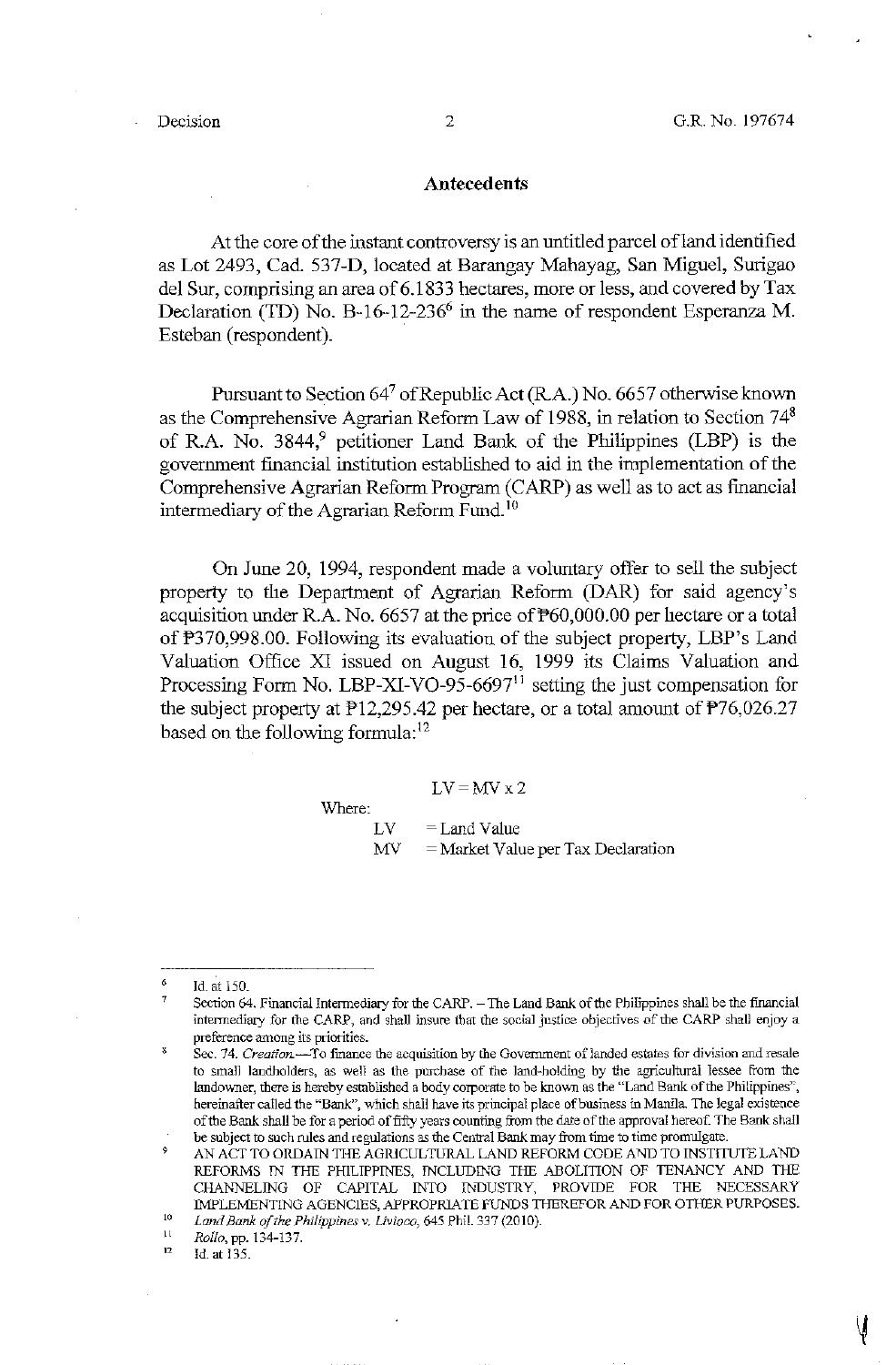Respondent, however, rejected LBP's valuation. Thus, she filed a Petition<sup>13</sup> for judicial determination of just compensation with the RTC on November 14, 2002.

During 1he trial, tbe RTC constituted a Board of Commissioners (BOC) to examine and appraise the subject property. Thereafter, 1he BOC recommended the valuation of  $F43,327.16$  per hectare, or a total amount of  $F267,907.88$ , for the subject property. $14$ 

On October 18, 2005, 1he RTC rendered judgment in favor of respondent. The trial court noted that, as found by the BOC, the subject property contained five hectares of uninigated land that had already been planted with *palay* while about one hectare thereof was idle. Thus, the RTC disposed as follows:

WHEREFORE, judgment is hereby rendered in favor of the petitioners and against respondents, determining and fixing the just compensations for petitioners' properties, as follows:

For Lot No. 2493, subject of Civil Case No. 1514, at P43,327.16 per hectare or a total of P267,907.83 for the entire 6.1833 hectares;

For Lot No. 2665, subject of Civil Case No. 1515, at P18,427.50 per hectare or a total of P168,251.13 for the entire 9.1306 hectares;

For Lot No. 2636, subject of Civil Case No. 1516, at P43,327.16 per hectare or a total of P404,632.35 for the entire 9.3390 hectares.

Respondent LBP is ordered to pay to petitioners, within fifteen ( 15) days from finality of this Decision, the aforesaid amounts, the mode of payments of which shall be in accordance with the provisions of Section 18, Chapter VI of R.A. 6657.

No pronouncement as to cost

SO ORDERED.<sup>15</sup>

Aggrieved, LBP interposed a petition for review with the CA, asserting that in fixing the amount of just compensation for the subject property at i'267,907.83, the RTC violated the formula for valuation as stated in DAR Administrative Order (A.O.) No. 5, series of 1998, in connection with Section 17 ofR.A. No. 6657.

The CA, however, did not find any merit in LBP's argument. In its herein assailed decision, the appellate court ruled that the formula set forth by DAR for

<sup>&</sup>lt;sup>13</sup> Id. at 145-149.

 $^{14}$  Id. at 166.<br><sup>15</sup> Id. at 108.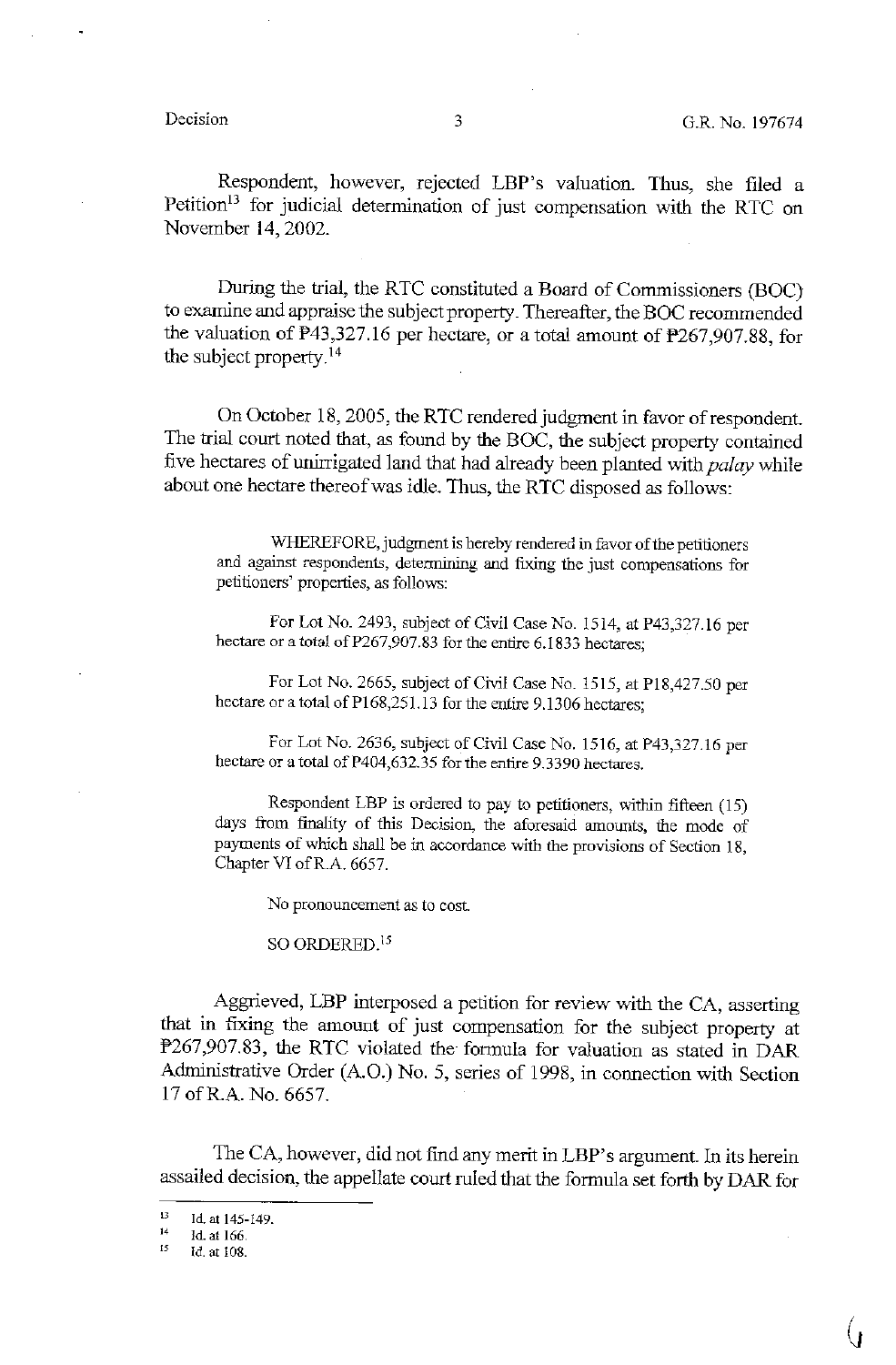the computation of just compensation is not mandatory; the courts may, in the exercise of judicial discretion, set it aside. Moreover, the CA found credence in the trial court's evaluation of the subject property's location, land use and current sale value of the nearby properties as important factors to be appreciated in arriving at its fair market value. The CA thus decreed:

ACCORDINGLY, the petition is DENIED for lack of merit. The Consolidated Decision dated 18 October 2005 of the court a quo is AFFIRMED insofar as the valuation of Lot No. 2493 is concerned.

SO ORDERED.<sup>16</sup>

LBP moved for reconsideration of the foregoing decision, which the CA denied in its herein assailed resolution dated July 14, 2011.

Hence, the present recourse.

#### **Issue**

This Court is now tasked with resolving whether or not the CA erred in affirming the Decision of the RTC.

#### **Ruling of the Court**

The concept of just compensation was defined by this Court in *Land Bank of the Philippines v. American Rubber Corp.*<sup>17</sup> in the following manner:

This Court has defined "just compensation" for parcels of land taken pursuant to the agrarian reform program as "the full and fair equivalent of the property taken from its owner by the expropriator." The measure of compensation is not the taker's gain but the owner's loss. Just compensation means the equivalent for the value of the property at the time of its taking. It means a fair and full equivalent value for the loss sustained. All the facts as to the condition of the property and its surroundings, its improvements and capabilities should be considered. <sup>18</sup>

In setting the valuation of just compensation for lands that are covered by the Comprehensive Agrarian Reform Law of 1988, as amended, Section 17 thereof provides for the guideposts that must be observed therefor, *viz.:* 

 $16$ Id. at 51.

 $17$ 715 Phil. 154 (2013).

 $1\,$ ld. at 169.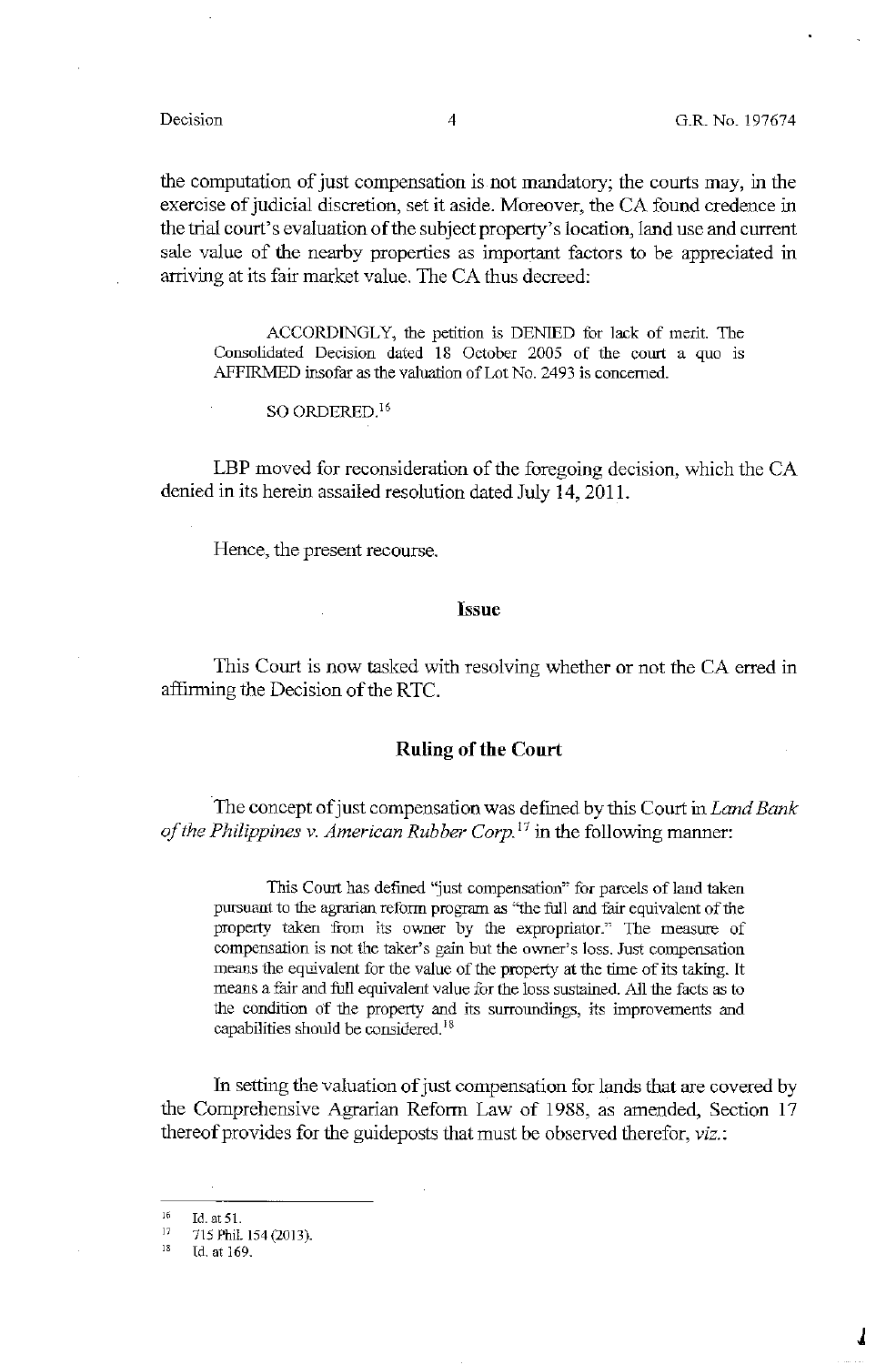SECTION 17. Determination of Just Compensation. - In determining just compensation, the cost of acquisition of the land, the current value of like properties, its nature, actual use and income, the sworn valuation by the owner, the tax declarations, and fue assessment made by government assessors shall be considered. The social and economic benefits contributed by the farmers and the farmworkers and by the Government to the property as well as the nonpayment of taxes or loans secured from any government financing institution on the said land shall be considered as additional factors to determine its valuation.

Succinctly, the factors enumerated under the foregoing provision are:  $(a)$  the acquisition cost of the land, (b) the current value of like properties,  $(c)$  the nature and actual use of the property, and the income therefrom, (d) the owner's sworn valuation, (e) the tax declarations, (i) the assessment made by government assessors, (g) the social and economic benefits contributed by the farmers and the farmworkers, and by the government to the property, and (h) the nonpayment of taxes or loans secured from any government financing institution on the said land, if any, must be equally considered.<sup>19</sup>

In *Alfonso v. Land Bank of the Philippines, et al.*,<sup>20</sup> the Court emphatically made the following pronouncement:

For clarity, we restate the body of rules as follows: The factors listed under Section 17 of RA 6657 and its resulting formulas provide a uniform framework or structure for the computation of just compensation which ensures that the amounts to be paid to affected landowners are not arbitrary, absurd or even contradictory to the objectives of agrarian reform. Until and unless declared invalid in a proper case, the DAR formulas partake of the nature of statutes, which under the 2009 amendment became law itself, and thus have in their favor the presumption of legality, such that courts shall consider, and not disregard, these formulas in the detennination of just compensation for properties covered by the CARP. When faced with situations which do not warrant the formula's strict application, courts may, in the exercise of their judicial discretion, relax the formula's application to fit the factual situations before them, subject only to the condition that they clearly explain in their Decision their reasons (as borne by the evidence on record) for the deviation undertaken. It is thus entirely allowable for a court to allow a landowner's claim for an amount higher than what would otherwise have been offered (based on an application of the formula) for as long as there is evidence on record sufficient to support the award.

#### xxxx

For the guidance of the bench, the bar, and the public, we reiterate the rule: Out of regard for the DAR's expertise as the concerned implementing agency, courts should henceforth consider the factors stated in Section 17 of RA 6657, as amended, as translated into the applicable DAR formulas in their determination of just compensation for the properties covered by the said law.

*w* " Land Bank of the Phils. v. Rural Bank of Hermosa (Bataan), Inc., 814 Phil. 157, 165 (2017).

<sup>801</sup> Phil. 217 (2016).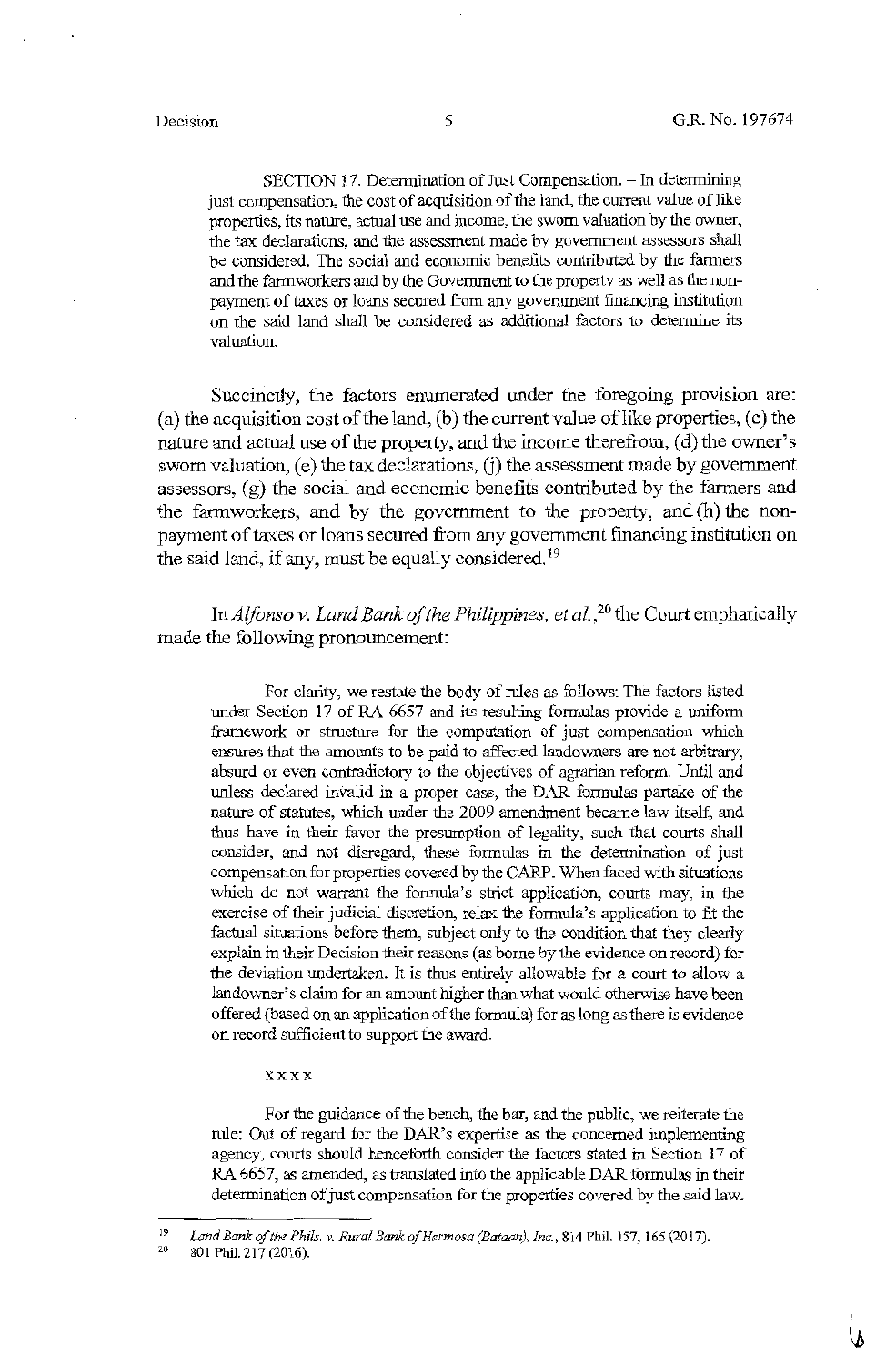A

If, in the exercise of their judicial discretion, courts find that a strict application of said formulas is not warranted under the specific circumstances of the case before them, they may deviate or depart therefrom, provided that this departure or deviation is supported by a reasoned explanation grounded on the evidence on record. In other words, courts of law possess the power to make a final determination of just compensation.<sup>21</sup>

Veritably, the courts are not at liberty to deviate from the DAR basic formula, unless such deviations are amply supported by facts and reasoned justification.<sup>22</sup> This formula, as stated in DAR A.O. No. 5, series of 1998, is as follows:

 $LV = (CNI x 0.60) + (CS x 0.30) + (MV x 0.10)$ 

Where:

 $LV = LandValue$ CNI = Capitalized Net Income  $CS = Comparable Sales$  $MV = Market Value per Tax Declaration$ 

The above-stated formula shall be used only if all the three factors, *i.e.*, CNI, CS, and MV, are present, relevant, and applicable. In case one or two factors are not present, the said A.O. provides for alternate formulas.<sup>23</sup> In the instant case, the parties resorted to the alternate formula of:  $LV = MV \times 2$ .

Following a thorough examination of the records, this Court finds that the RTC did not consider all of the factors enumerated in Section 17 of R.A. No. 6657. In the same vein, the LBP's valuation also failed to take into account all of the factors enumerated in the said provision. It also failed to adduce any competent evidence to support its valuation.

Accordingly, in accordance with this Court's ruling in *Alfonso,* a remand of this case for reception of further evidence is necessary in order for the trial court, acting as a special agrarian court, to determine just compensation pursuant to Section 17 of R.A. No. 6657 and the applicable DAR regulations.<sup>24</sup>

**WHEREFORE,** the Decision dated November 10, 2010 and the Resolution dated July 14, 2011 of the Court of Appeals in CA-G.R. SP No. 01431 are hereby **REVERSED** and **SET ASIDE.** Civil Case No. 1514 is **REMANDED** to the Regional Trial Court of Tandag, Surigao del Sur, Branch 27, for reception of evidence on the issue of just compensation in accordance with this ruling.

*n*  Id. at 282-322.

 $\frac{22}{23}$ Land Bank of the Philippines v. Prado Verde Corporation, G.R. No. 208004, July 30, 2018.

Land Bank of the Phils. v. Heirs of Jesus Alsua, 753 Phil. 323, 333 (2015).

 $24$ *Land Bank of the Phils. v. Heirs of Lorenzo Tafiada,* 803 Phil. 103, 108-109 (2017).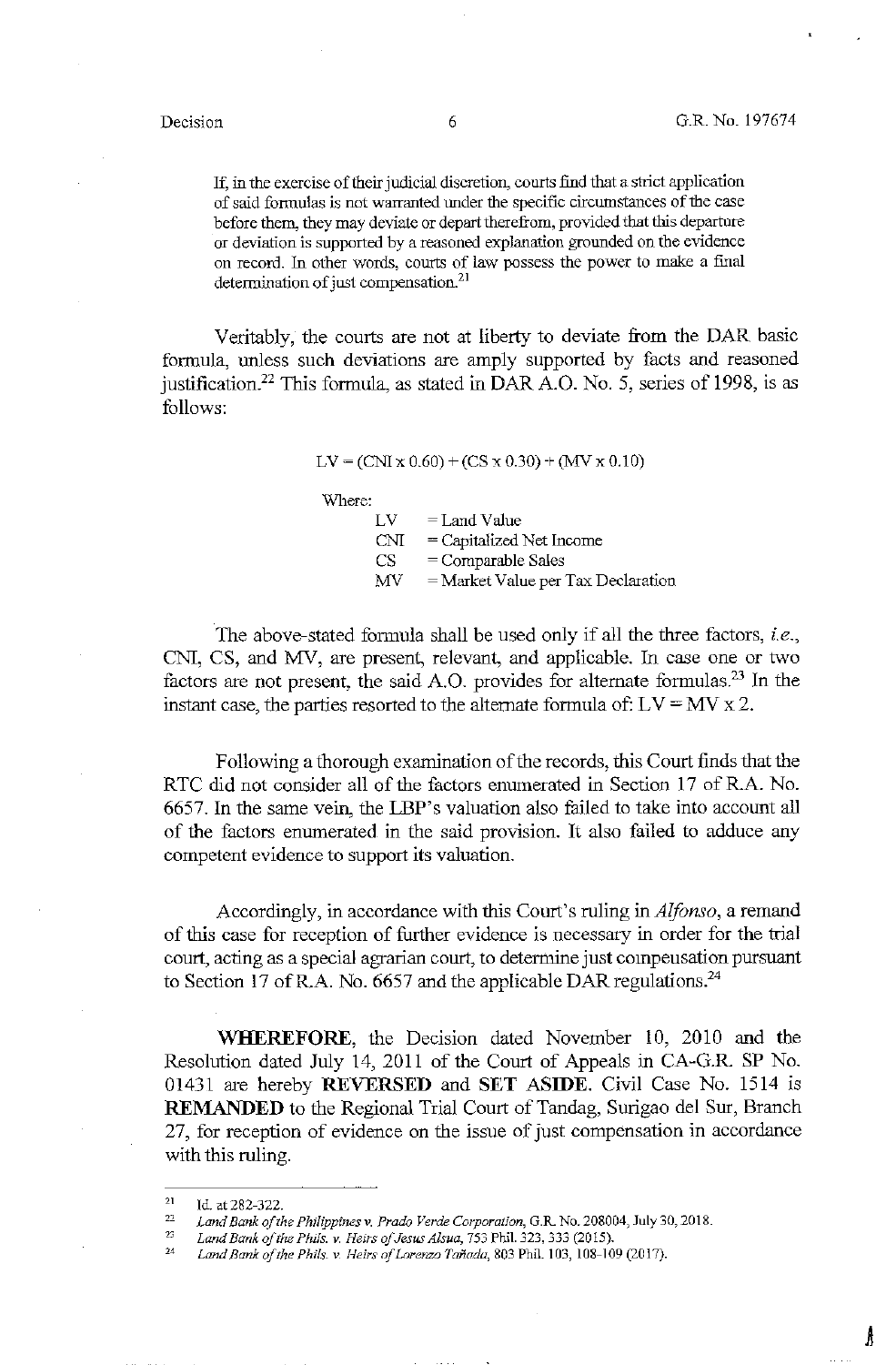**SO ORDERED.** 

**samuel H. GAERLAI** 

Associate Justice

WECONCUR:

IC M.V.F. LEONEN **MARY** 

Associate Justice Chairperson

 $G.$  GESMUNDO **r~:ciate Justice** 

RØSMARI D. T Associate Justice

*(On offzcial leave)*  **RODIL V. ZALAMEDA Associate Justice** 

# **ATTESTATION**

I attest that the conclusions in the above Decision had been reached in consultation before the case was assigned to the writer of the opinion of the Court's **Division.** 

**2C M.V.F. LEONEN** MAR *I* Associate Justice

Chairperson, Third Division